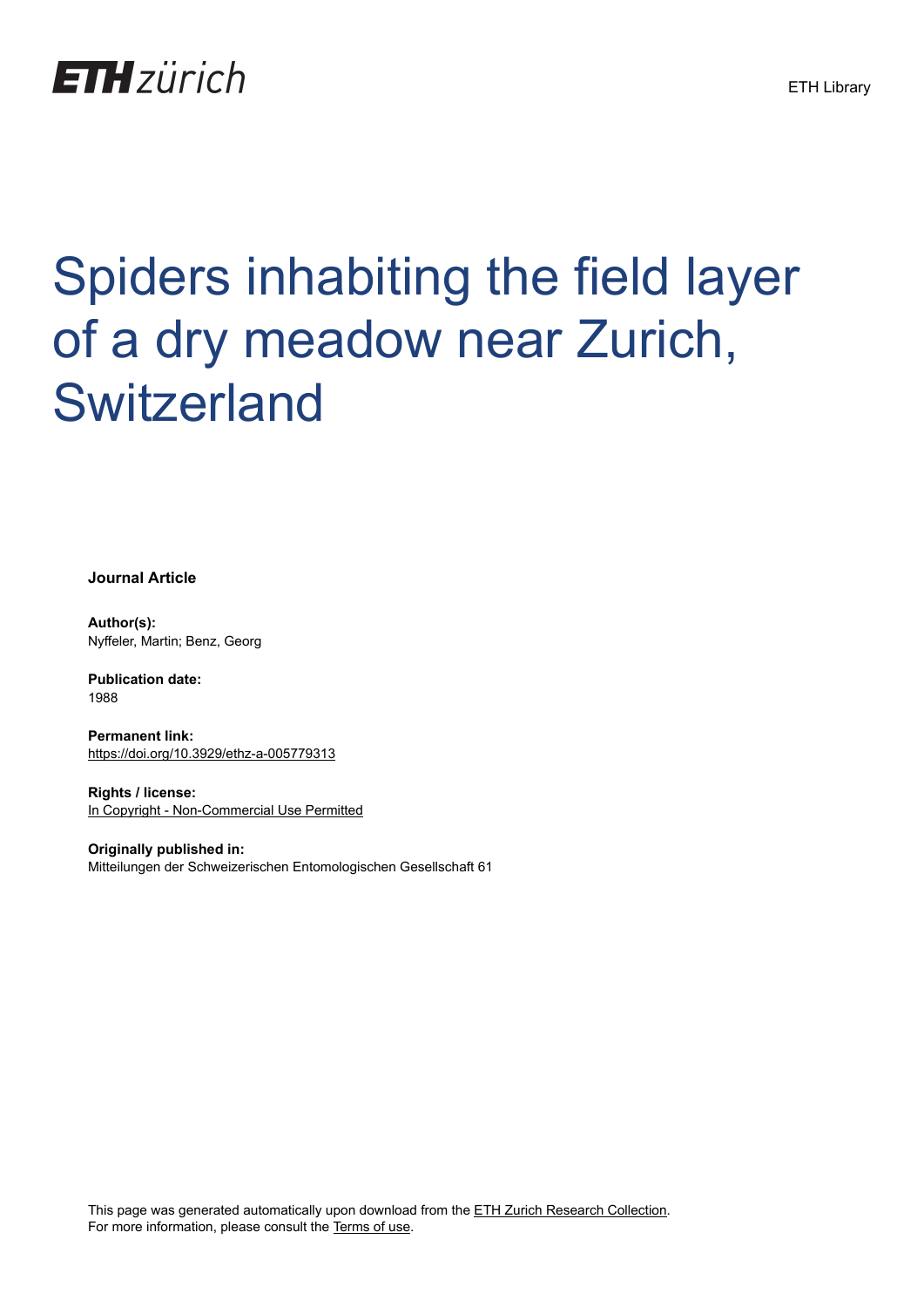## Spiders inhabiting the field layer of a dry meadow near Zurich, Switzerland<sup>1</sup>

### M. NYFFELER & G. BENZ

Department of Entomology, Swiss Federal Institute of Technology, ETH-Zentrum, CH-8092 Zurich. Switzerland

In a dry grassland (Bromus meadow) located in the protected "Katzensee" area (eastern Switzerland) the composition of foliage-dwelling spiders was studied by taking sweep net samples during one summer season. The total number ofimmature plus adult spiders per 100 single sweeps increased (quadrupled) from June to August (egg-laying of many adults in spring followed by hatching of the spiderlings in summer). A yearly total of 234 adult specimens  $-$  composing  $>$  2/3 females and representing 21 identified species - was collected by sweeping (based on more than 3000 single sweeps). Immature stages (overall, 82%) outnumbered the adult spiders in the sweep net samples. Thirteen spider families were found in the dry meadow. The seven families Thomisidae, Salticidae, Micryphantidae, Tetragnathidae, Pisauridae, Theridiidae, and Araneidae prevailed in the yearly total of collected spiders (combined 89% of the 1295 immature plus adult specimens, 96% of the adults). Six species-Enoplognatha ovata (CLERCK), Evarcha arcuata (CLERCK), Heliophanus flavipes (HAHN), Hylyphantes nigritus (SIMON), Tetragnatha pinicola L. KOCH, and Xysticus cristatus (CLERCK)-combined made up  $> 80\%$  of all collected adult spiders. The non-webbuilding spiders E. arcuata and X. cristatus considered to be insectivorous generalist predators were the two most frequently collected species. The results are compared with data of the foliage-dwelling spider community of another grassland habitat located in the same geographic area.

#### **INTRODUCTION**

Spiders represent an essential component of grassland biocoenoses (Bo-NESS, 1953; KAJAK, 1971; VAN HOOK, 1971; SCHAEFER, 1974; PERTERER & THALER,  $1976$ , a. o.). In the past several studies were conducted on the faunistic composition and/or ecology of grassland spiders in Switzerland (MAURER, 1974, 1975; Benz & Nyffeler, 1980; Gonseth, 1985; Haenggi, 1987; Nyffeler & B<sub>ENZ</sub>, 1978, 1979, 1987, 1988a). Since in most of the previous faunistic studies spiders were collected by means of pitfall traps, ground surface-dwelling species were recorded primarily and little is known yet about the foliage-dwelling spider faunas (= field layer spiders) of Swiss grasslands (see also NYFFELER & BENZ, 1987). In this paper we present data on spiders assessed by sweeping the foliage of a dry meadow in eastern Switzerland. The habitat is located in the protected "Katzensee" area largely consisting of wetland and woodland, which, because of its great variety of species (e. g. over 600 species of Spermatophytae occurring in a relatively small area), is valued as a landscape of national scientific importance (LEIBUNDGUT et al.,  $1961$ ).<sup>2</sup> With the exception of a note on a rare, conspicuous

2 So-called "Landschaftsschutzgebiet" in German literature.

<sup>&</sup>lt;sup>1</sup> This research was supported by the Swiss National Science Foundation, grant  $3.0020.76$ .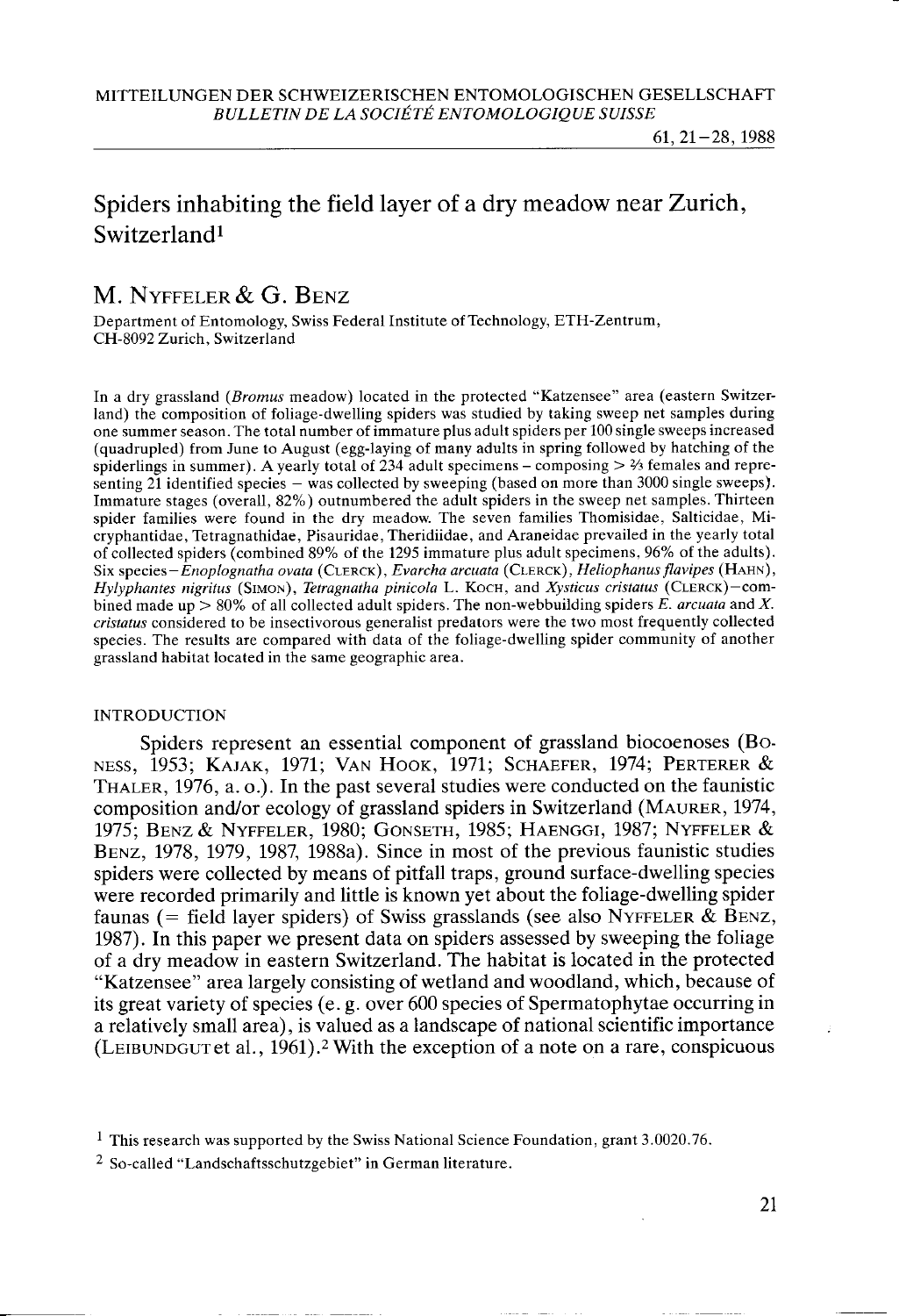crab spider discovered in a wetland of that area (see NYFFELER & BENZ, 1982)<sup>3</sup>, this study is the first report on the spider fauna of the "Katzensee" area.

#### MATERIALS AND METHODS

From June to September spider samples were taken by sweeping the vegetation of a habitat which is part of the protected "Katzensee" area, located near Regensdorf (Canton Zurich, national grid coordinates:678.701253.57). The habitat consists of a rarely mown dry grassland (*Bromus* meadow) located on the hillside of the castle 'Altregensberg", which at the foot of the hill turns into a small wet grassland. The habitat is separated by a road and intensively mown grassland from nearby woodland.

For the collection of spiders a sweep net with an upper diameter of 40 cm and a length of 75 cm was used. Sweep net collections were made on June  $10+11$ , June 26, July  $16+18$ , August  $9+13$ , and September 17 with a total of more than 3000 single sweeps. By using tweezers the collected spiders were carefully removed from the sweep net, killed, preserved in 70% ETOH, and later on identified under a dissecting microscope. Genital preparations were made in the case of female spiders that could not definitely be identified by the morphology of the epigyne alone (for details see NYFFELER & BENZ, 1987). For identification of spiders we used the following keys:  $BLANKE(1976)$ ,  $DAHL & DAHL(1927)$ ,  $HARM$ (1971), LOCKET & MILLIDGE (1951/53), and WIEHLE (1931, 1937, 1956, 1960, 1963). The nomenclature was based on MAURER's  $(1978)$  catalogue of Swiss spiders. Of each spider species described in this paper, at least one specimen was deposited in the Entomological Collection of the Swiss Federal Institute of Technology (ETH) Zurich.

#### **RESULTS**

The total number of immature plus adult spiders per 100 single sweeps increased (quadrupled) from June to August. A yearly total of 234 adult specimens  $-$  composing  $> 2/3$  females and representing 21 identified species  $-$  was collected by sweeping (based on totally more than 3000 single sweeps). Immature stages (82%) outnumbered the adult spiders in the sweep net samples. Thirteen spider families were found in the dry meadow The seven families Thomisidae, Salticidae, Micryphantidae, Tetragnathidae, Pisauridae, Theridiidae, and Araneidae prevailed in the yearly total of collected spiders (combined 89% of the 1295 immature plus adult specimens,  $96\%$  of the adults) (Table 1). Thomisidae and Salticidae combined constituted ca. 50% of all spiders collected. Five medium sized species - Enoplognatha ovata (CLERCK), Evarcha arcuata (CLERCK), Heliophanus flavipes (HAHN), Tetragnatha pinicola L. KOCH, and Xysticus cristatus (CLERCK) - as well as the small sized Hylyphantes nigritus (SIMON) combined made up  $> 80\%$  of all adult spiders collected (Table 1). The non-webbuilding spiders  $X$ . *cristatus* and  $E$ . *arcuata* considered to be insectivorous generalist predators (see NYFFELER & BENZ, 1979; NENTWIG, 1986) were the two

<sup>&</sup>lt;sup>3</sup> According to a letter of A. LOERBROKS, Hamburg, the species is *Heriaeus graminicola* (DOLEschal); it is characterized by its dilating opisthosoma.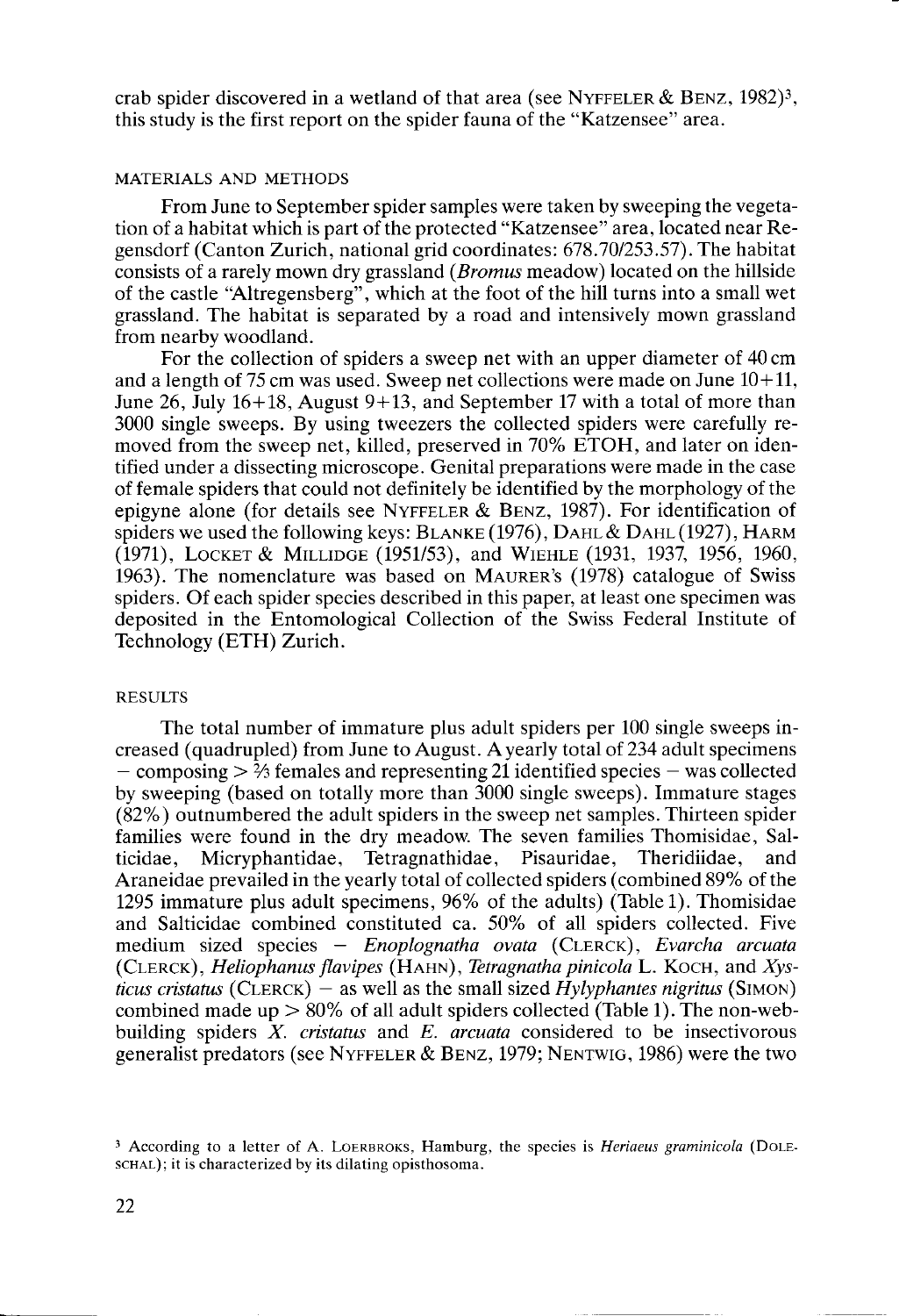| Spider family and species | June<br>$10 - 11$ | June<br>26     | July<br>$16 - 18$ | August<br>$9 - 13$ | Sept.<br>17    | Total          |
|---------------------------|-------------------|----------------|-------------------|--------------------|----------------|----------------|
| Non-webbuilding spiders:  |                   |                |                   |                    |                |                |
| THOMISIDAE (imm.)         | 39                | 21             | 151               | 83                 | 22             | 316            |
| Xysticus cristatus        | 25                | 3              | $\overline{2}$    | 1                  | 0              | 31             |
| Xysticus kochi            | 1                 | $\circ$        | 0                 | $\Omega$           | $\Omega$       | 1              |
| SALTICIDAE (imm.)         | 32                | 26             | 29                | 52                 | 72             | 211            |
| Evarcha arcuata           | 23                | 22             | 8                 | 13                 | 18             | 84             |
| Heliophanus flavipes      | 9                 | 6              | 0                 | 2                  | 0              | 17             |
| PISAURIDAE (imm.)         | 8                 | 3              | 31                | 33                 | 16             | 91             |
| Pisaura mirabilis         | 2                 | 5              | 1                 | 0                  | 0              | 8              |
| CLUBIONIDAE (imm.)        | $\overline{2}$    | $\Omega$       | $\bf{l}$          | 5                  | 1              | 9              |
| LYCOSIDAE (imm.)          | $\overline{0}$    | $\overline{O}$ | $\mathbf{1}$      | 0                  | $\overline{2}$ | 3              |
| Pardosa amentata          | $\mathbf{1}$      | 0              | 0                 | 0                  | 0              | 1              |
| Pardosa pullata           | 1                 | 1              | 0                 | $\Omega$           | $\Omega$       | $\overline{2}$ |
| PHILODROMIDAE (imm.)      | 0                 | 0              | 0                 | $\Omega$           | 0              | 0              |
| Philodromus rufus         | $\mathbf{1}$      | $\Omega$       | $\Omega$          | 0                  | 0              | 1              |
| Webbuilding spiders:      |                   |                |                   |                    |                |                |
| MICRYPHANTIDAE (imm.)     | $\overline{0}$    | $\overline{0}$ | 4                 | 54                 | 71             | 129            |
| Hylyphantes nigritus      | 13                | 5              | 4                 | 1                  | 0              | 23             |
| TETRAGNATHIDAE (imm.)     | 4                 | $\Omega$       | 24                | 57                 | 10             | 95             |
| Tetragnatha pinicola      | 15                | 4              | $\overline{0}$    | $\overline{0}$     | 0              | 19             |
| THERIDIIDAE (imm.)        | 34                | 8              | 1                 | $\overline{0}$     | $\overline{2}$ | 45             |
| Enoplognatha ovata        | 1                 | $\overline{O}$ | 14                | 5                  | $\mathbf{1}$   | 21             |
| Neottiura bimaculata      | 4                 | $\overline{2}$ | 0                 | 1                  | 0              | 7              |
| Theridion boesenbergi     | 1                 | 0              | 0                 | $\Omega$           | 0              | 1              |
| Theridion impressum       | 0                 | $\mathbf{1}$   | 0                 | 0                  | 0              | $\mathbf{1}$   |
| ARANEIDAE (imm.)          | 9                 | 3              | 6                 | 6                  | 20             | 44             |
| Aculepeira ceropegia      | 6                 | 0              | 0                 | $\Omega$           | $\Omega$       | 6              |
| Araniella cucurbitina     | $\overline{0}$    | $\Omega$       | 0                 | $\mathbf{1}$       | 0              | 1              |
| Argiope bruennichi        | 0                 | 0              | 0                 | 0                  | 1              | $\mathbf{1}$   |
| Mangora acalypha          | 3                 | 0              | 0                 | $\Omega$           | 0              | 3              |
| Meta segmentata           | $\Omega$          | $\Omega$       | 0                 | $\Omega$           | 1              | 1              |
| DICTYNIDAE (imm.)         | 0                 | 0              | 1                 | 11                 | 13             | 25             |
| LINYPHIIDAE (imm.)        | $\mathbf{1}$      | 3              | $\overline{2}$    | 4                  | $\Omega$       | 10             |
| Linyphia triangularis     | 0                 | 0              | 0                 | $\overline{c}$     | 1              | 3              |
| Linyphia spec.            | 0                 | $\overline{0}$ | 1                 | 0                  | 0              | 1              |
| Meioneta rurestris        | $\Omega$          | $\Omega$       | $\mathbf{1}$      | $\Omega$           | $\Omega$       | 1              |
| AGELENIDAE (imm.)         | 0                 | 0              | 1                 | 1                  | 0              | 2              |
| UNIDENT. SPIDERS          | 1                 | $\overline{2}$ | 12                | 36                 | 30             | 81             |
| TOTAL                     | 236               | 115            | 295               | 368                | 281            | 1295           |

Tab.1. Foliage-dwelling spiders of a dry meadow near Zurich, eastern Switzerland, assessed by sweep sampling. Data which are not listed under imm. (= immature stages) are all relating to adults.

species dominating the yearly total of adults collected (combined ca. 50% of all adults). On the whole non-webbuilding spiders constituted ca. 60% of all spiders collected in the field layer of this dry meadow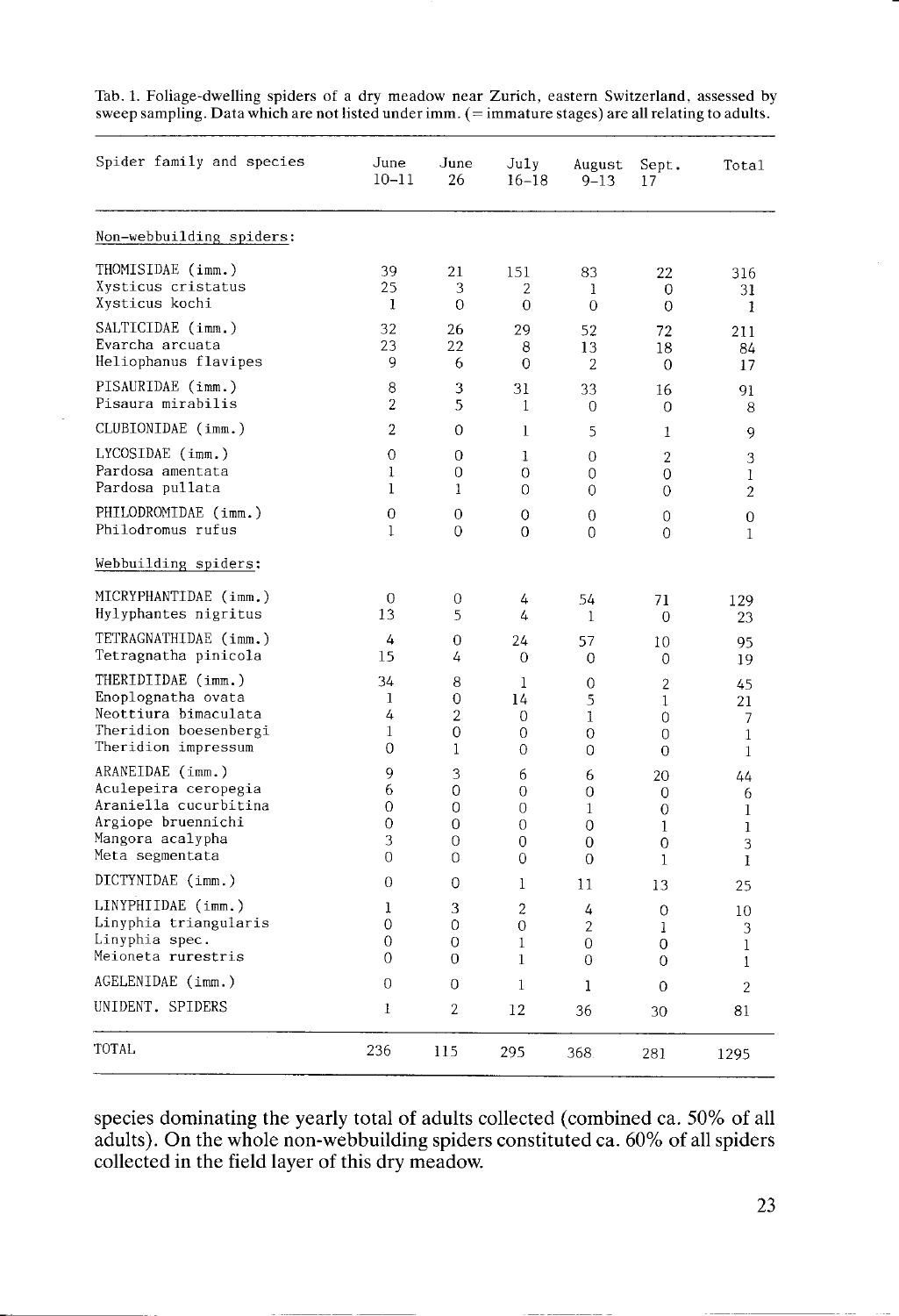#### DISCUSSION

The 21 spider species recorded in the dry meadow have already been known to occur in Switzerland (BENZ, 1969; MAURER, 1978; MAURER & WALTER, 1980, 1984), 16 of them  $[A.$  ceropegius, Araniella cucurbitina (CLERCK),  $E.$  ovata,  $E.$  arcuata, H. flavipes, H. nigritus, Linyphia triangularis (CLERCK), Mangora acalypha (WALCK.), Meioneta rurestris (C.L. KOCH), Neottiura bimaculata (L.), Pardosa amentata (CLERCK), Philodromus rufus (WALCK.), T. pinicola, Theridion impressum L. KOCH,  $X$ . cristatus, and Xysticus kochi THORELL] being collected by sweeping the field layer of hay meadows near Zurich, Switzerland (NYFFELER, 1982).

In a wet grassland (megaphorbe meadow: Valeriano-Filipenduletum, Carex acutiform is EHRH. type) located ca. 7 km east of the dry grassland described in this paper, an analogous study had been conducted by NYFFELER & BENZ (1987). Investigations both in the wet meadow (NYFFELER & BENZ, 1987) and in the dry meadow (this paper) being conducted in the same geographic area, in the same year (identical sampling dates and weather conditions), and by the same investigator using the same method (standardized sweeping technique), the results of the two studies are comparable. The following analogies were found for the foliage-dwelling spider communities of the two meadows:

- Adults of slightly more than 20 identifiable spider species were recorded in the course of one summer season.
- $-$  The following twelve species were found: A. bruennichi, E. arcuata, E. ovata, H. flavipes, H. nigritus, L. triangularis, Meta segmentata CLERCK, N. bimaculata,  $P$ . mirabilis, T. pinicola, X. cristatus, and X. kochi.
- About a dozen spider families were found, about half of them (respectively 6 and 7) prevailing in the sweep net samples (combined ca.  $90\%$  of the yearly total of immatures plus adults).
- Basically the same spider families were found, but in differing proportions.
- Predominance of species with at least a medium adult body size, whereas small sized species prevailed in the ground surface-dwelling spider community of a grassland in the same geographic area as reported by NYFFELER  $&$  BENZ (1988a).
- More than two thirds of the adult spiders collected were females, which agrees well with the results of HUHTA (1965) who found the sex ratio in most spider species to be 1 male to 3 females because of the males' shorter life-span (comp.  $N$ YFFELER  $&$  BENZ, 1987).
- Immature stages ( $> 80\%$ ) outnumbered the adults.
- A significant increase of the total number of immature plus adult spiders per 100 single sweeps from June to August was noticed (compared to June four times as many spiders per 100 single sweeps were found in August). The high density increase is considered to be primarily due to egg-laying of many females in spring followed by hatching of the spiderlings in the course of the summer, which is evidenced by the seasonally changing age structure of the collected specimens (increasing proportion of immatures with the progressing season).

However, there were also some significant differences between the foliagedwelling spider communities of the two habitats:

Several spider species could only be found  $-$  or were dominating  $-$  in either the one or the other habitat. For instance, in accordance with the differing levels of humidity, the hygrophilous Z extensa was prevailing in the wet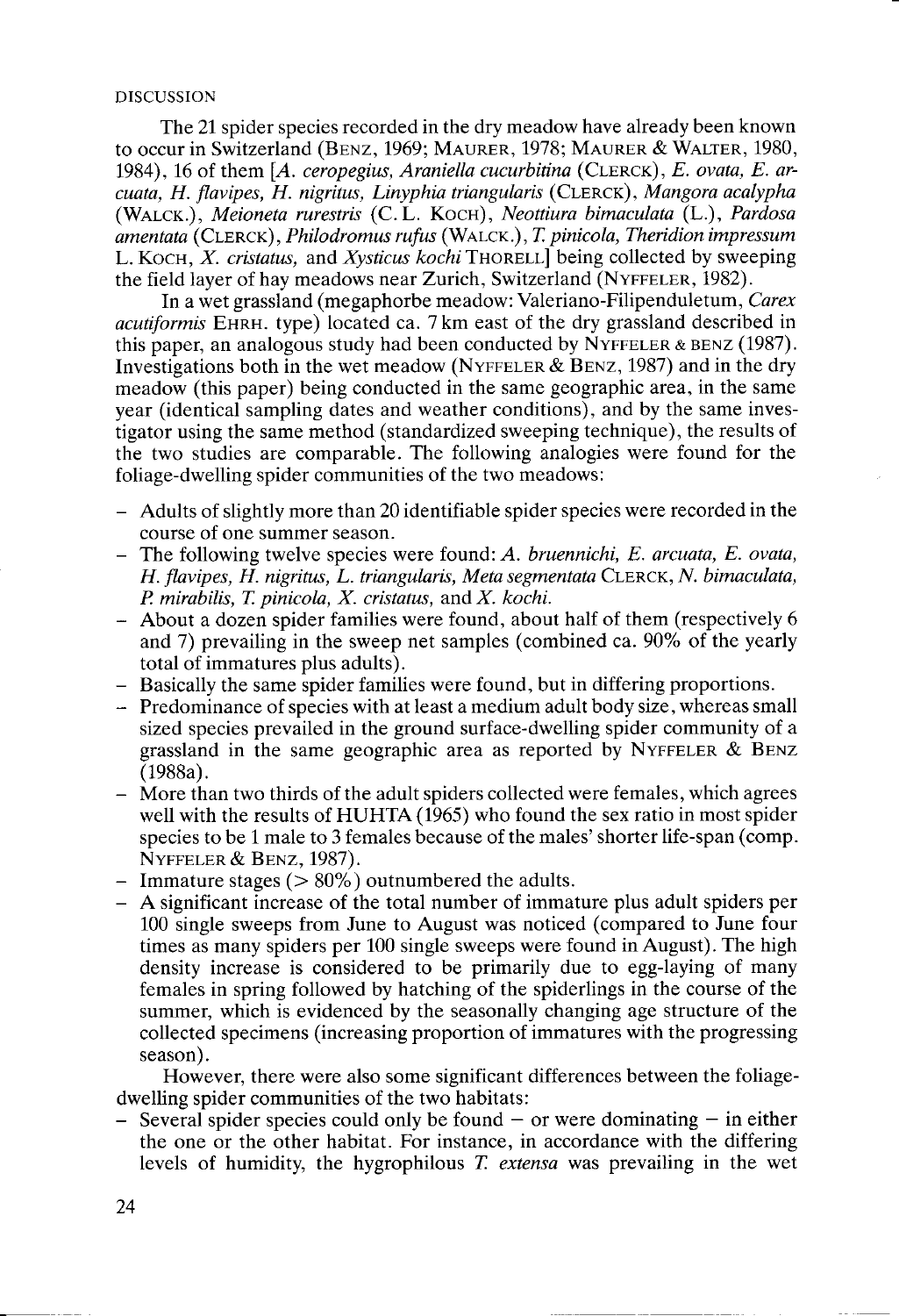meadow, while in the dry meadow only the euryhygric T. pinicola occurred; this is in agreement with WIEHLE's (1963) observations on the habitat preference of these two species.

To assess the "community similarity" of the foliage-dwelling spider faunas of  $\overline{\phantom{0}}$ the two meadow types, the "overlap index"  $(C_{ik})$  after SCHOENER (1970) was calculated by means of the following formula:

$$
C_{jk} = 1 - 0.5 \sum |p_{ij} - p_{ik}| ,
$$

where  $p_{ii}$  and  $p_{ik}$  are the proportions of species i of the spider communities in the locations j (dry meadow) and k (wet meadow). This index ranges from <sup>0</sup> (no overlap) to 1 (total overlap). The comparison of the yearly totals of adult spiders collected in the two grassland habitats results in an "overlap index"  $C_{ik}$ of 0.32, indicating that the two foliage-dwelling spider communities differ considerably.

- Diversity (H') and evenness (J) of the collected spiders were higher in the dry j. meadow than in the wet meadow (based on yearly totals of adults, Table 2). The difference between the diversity indices in the two habitats is statistically significant ( $p < 0.05$ , t-test after POOLE, 1974). The diversity difference can be explained by the fact that in the dry meadow four species combined constituted two thirds of all adult spiders collected, while in the wet meadow only two species combined composed two thirds of all collected adults.
- In the dry meadow a total of only 1295 spiders were collected, based on more than 3000 single sweeps (ca. 430 spiders/1000 single sweeps), whereas in the wet meadow a total of 3756 spiders were collected, based on ca. 2000 single

Tab. 2. Comparison of diversity H' (SHANNON-WEAVER index) and evenness J (sensu PIELOU, 1966) of the foliage-dwelling spiders of two grassland habitats in eastern Switzerland. The calculation was based on the yearly totals of adults collected by sweeping. The two diversity values are significantly different ( $p < 0.05$ ).

|                                                 | Dry meadow<br>(this study) | Wet meadow<br>(NYFFELER &<br>BENZ, 1987) |  |  |
|-------------------------------------------------|----------------------------|------------------------------------------|--|--|
| Number of families a/                           | 13                         | 12                                       |  |  |
| Number of species S b/                          | $22 \text{ c}$             | 23<br>d/                                 |  |  |
| Diversity $H' = -\sum_{i=1}^{s} p_i \ln p_i$ e/ | 2.14                       | 1.85                                     |  |  |
| Evenness $J = H'/ln S$                          | 0.69                       | 0.59                                     |  |  |

a/ based on immatures plus adults

 $\frac{dy}{dx} =$  proportion of total individuals in species is

<sup>&</sup>lt;u>b</u>/ adults only

ql 21 identified species plus I unid. species

d/ 22idenlified species plus 1 unid. species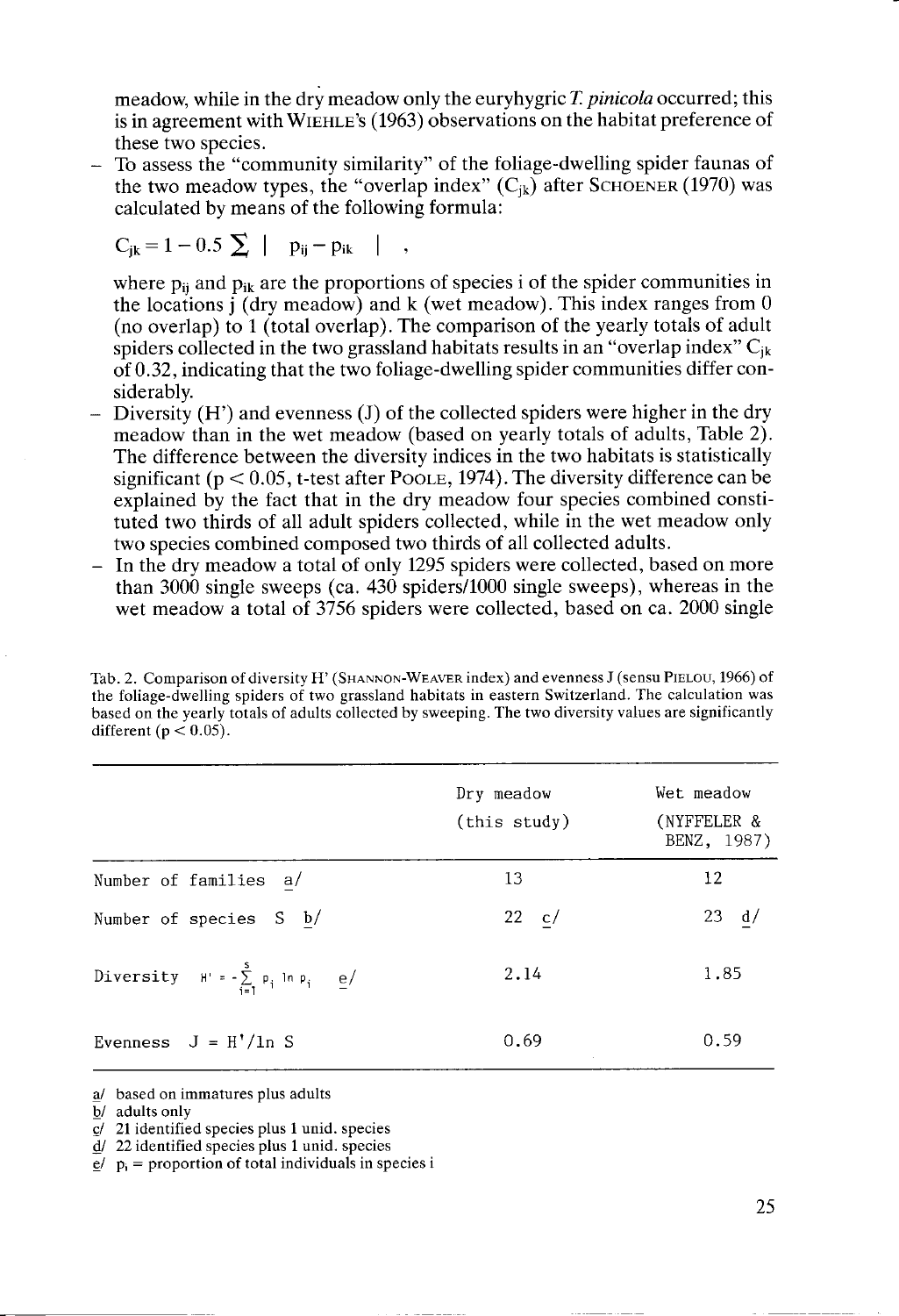sweeps (ca. 1880 spiders/1000 single sweeps). Since the investigations in the two habitats were conducted under very similar conditions (see above), the estimated relative densities are comparable, at least indicating a trend. Thus, it follows that based on the same number of sweeps more than four times as many spiders were caught in the wet meadow, suggesting that the wet meadow may have been populated by a higher number of spiders per space unit. This hypothesis, however, needs verification with a method permitting absolute density estimates. $-HAEFELFINGER \& DUELLI (1987) developed a sampling$ method for absolute population estimates of invertebrate communities, which they tested by assessing invertebrate densities in various habitats in northwestern Switzerland. Using this sampling method the authors estimated an average density of 4 spiders/m<sup>2</sup> in semi-dry meadows and of 44 spiders/m<sup>2</sup> in wetlands, which basically indicates the same trend towards density discrepancy as found by us with the sweeping technique. $4$ 

- A major difference between the spider communities of the two habitats shows up in the different proportions of webbuilders. In the wet meadow ca.  $60\%$  of the collected spiders were orb-webbuilding spiders and ca. 16% were irregular-webbuilding spiders (combined ca.  $76\%$  webbuilding spiders), while in the dry meadow ca.  $60\%$  of the collected spiders were non-webbuilding spiders. Hence, foraging by spiders seems to operate differently in the two meadows. While orb-weavers with their large webs kill prey in excess leading to high prey capture rates of up to  $> 100$  insects killed/web/day (see NATON, 1976; NYF-FELER, 1982), non-webbuilding spiders are known to feed rarely, often capturing less than 1 prey/spider/day (see JACKSON, 1977; NYFFELER et al., 1987a, b; NYFFELER & BENZ, 1979, 1988b). The predominance of rarely feeding nonwebbuilding spiders and the evidence of lower spider densities in the drier grassland suggest that the predation pressure exerted by the foliage-dwelling spider community may be much lower in dry meadows than in wet grasslands.

This is the first investigation of the foliage-dwelling spiders in a dry meadow of eastern Switzerland. Since dry meadows are characterized by a great variety of rare plant species and very rich invertebrate faunas (WILDERMUTH, 1978), and since the total area of this meadow type in the Swiss midland has been shrinking drastically (KLEIN, 1977), it is obvious that faunistic surveys in these habitats are of vital importance from the point of view of nature conservation.

#### ACKNOWLEDGEMENTS

We would like to thank Doz. Dr. K. Thaler, Department of Zoology, University of Innsbruck, Austria, for checking our spider identifications and Professor Dr. A. Gigon, Geobotanical Institute, The Rübel Foundation, ETH Zurich, for informations on the habitat described in this paper. Spiders collected with permission of the Fachstelle für Naturschutz, Zurich.

#### **ZUSAMMENFASSUNG**

Die pflanzenbewohnenden Spinnen eines im Landschaftsschutzgebiet «Katzensee» (Ostschweiz) gelegenen Tiockengraslandes (Bromas-Wiese) wurden von Juni bis September mit der Käscher-

<sup>4</sup> Density discrepancy was also observed by comparing the dry meadow of this study with wetland of the "Katzensee" area (data for July): 295 spiders/5OO single sweeps in dry meadow, and 484 spiders/ 500 single sweeps in wetland (nature reserve "Chrähenried").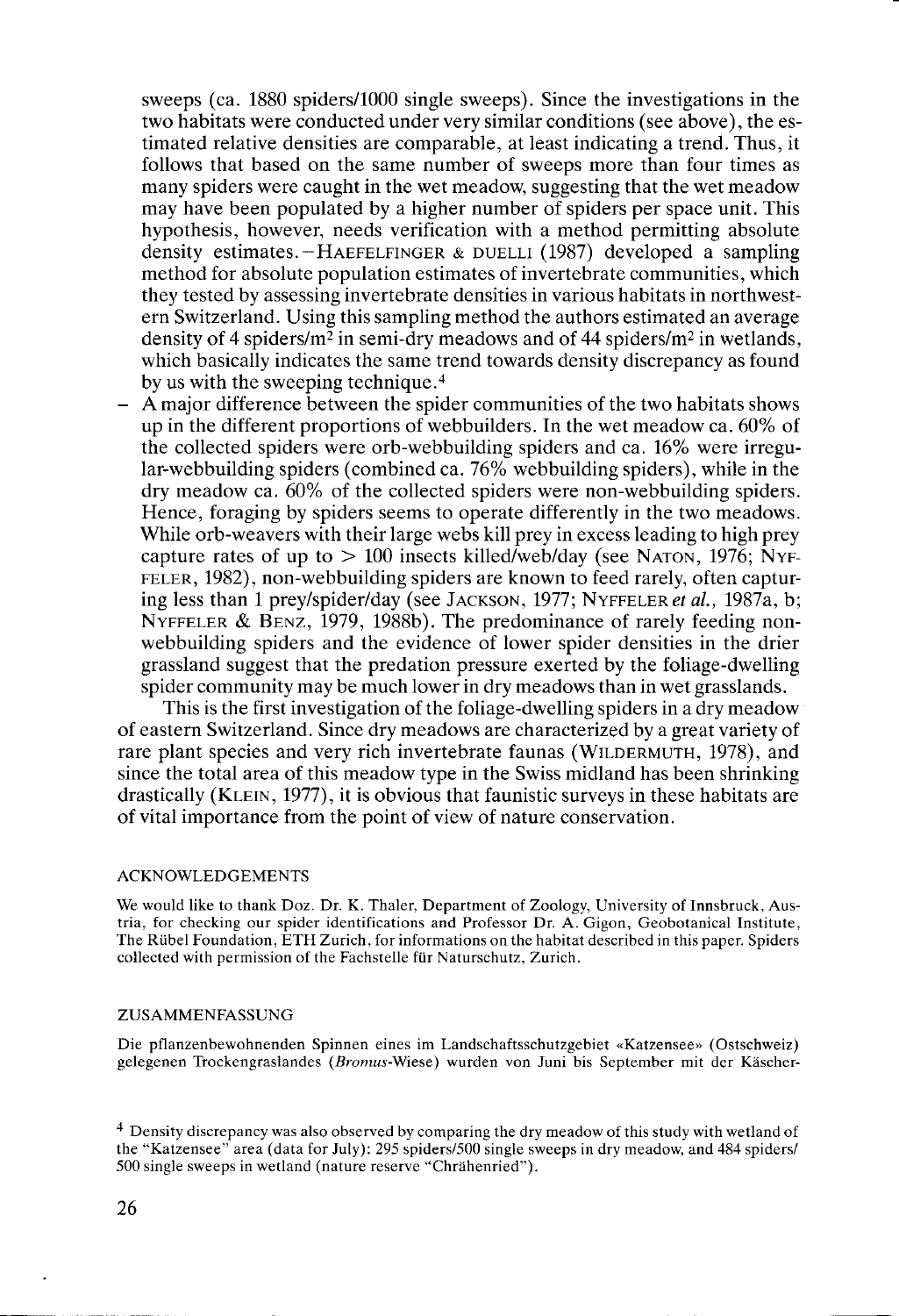methode untersucht. Die Gesamtzahl aller Spinnen (Jung- plus Adulttiere) pro 100 einfache Käscherschläge stieg vom Juni bis August signifikant an. Basierend auf total mehr als 3000 einfachen Käscherschlägen wurden 234 Adulttiere gekäschert, die 21 identifizierte Spinnenarten repräsentierten und wovon mehr als zwei DrittelWeibchen waren. Die Mehrzahl (82% desTotals) der gesammelten Spinnen waren Jungtiere. Unter den insgesamt 1295 gekäscherten Spinnen (Jung- plus Adulttiere) herrschten die sieben FamilienThomisidae, Salticidae, Micryphantidae. Tetragnathidae, Pisauridae, Theridiidae und Araneidae vor (zusammen 89% aller Spinnen, 96% der Adulttiere). Sechs Arten - Enoplognatha ovata (CLERCK), Euarcha arcuata (CLERCK), Heliophanus flavipes  $(HAHN)$ , Hylyphantes nigritus (SIMON), Tetragnatha pinicola L. Koch und Xysticus cristatus (CLERCK) stellten zusammen  $> 80\%$  des Totals gesammelter Adulttiere. Die netzlos jagenden Spinnen E. ar $cuata$  und X. cristatus - zwei mutmasslich polyphage Insektenfresser - waren die beiden am häufigsten gefangenen Spinnenarten. Die Resultate dieser Arbeit wurden verglichen mit Daten über die pflanzenbewohnende Spinnengemeinschaft eines anderen, Tkm entfernt gelegenen Graslandhabitates.

#### **REFERENCES**

Benz, G. 1969. Beitrag zur Spinnenfauna der Ostschweiz . Mitt. Schweiz. Entomol. Ges. 42: 22-33.

- BENZ, G. & NYFFELER, M. 1980. Ecology of spiders in meadows near Zurich (Switzerland). Proc. Int. Arachnol. Congr., 8th, Vienna, pp. 121-125.
- BLANKE, R. 1976. Morphologisch-ethologische Divergenzen und Anwendung des Biospecies-Konzepts bei Angehörigen der Kreuzspinnen-Gattung Araneus (Arachnida: Araneae: Araneidae). Ent. Ger. 3: 77 - 82.
- Borrss, M. 1953. Die Fauna der Wiesen unter besonderer Berücksichtigung der Mahd. Z. Morph. Ökol. Tiere 42: 225–277.
- DAHL, F. & DAHL, M. 1927. Lycosidae. Tierwelt Deutschlands 5: 1-80. Jena: G. Fischer.
- GONSETH, Y. 1985. Influence de l'entretien de trois pelouses sèches du Jura neuchâtelois sur leurs peuplements arachnologiques. Mitt. Schweiz. Entomol. Ges. 58: 77-86.
- HAEFELFINGER, D. & DUELLI, P. 1987. Eine flächenbezogene Inventurmethode für die Faunenanalyse von Wirbellosen. Revue suisse Zool. 94: 515-524.
- HAENGGI, A. 1987. Die Spinnenfauna der Feuchtgebiete des grossen Mooses, Kt. Bern 1. Faunistische Daten. Mitt. Schweiz. Entomol. Ges. 60: 181-198.
- HARM, M. 1971. Revision der Gattung Heliophanus C. L. Koch, Senckenbergiana biol. 52: 53-79.
- HUHTA, V. 1965. Ecology of spiders in the soil and litter of Finnish forests. Annls. Zool. Fenn. 2: 260-308.
- Jackson, R. R. 1977. Prey of the jumping spider Phidippus johnsoni (Araneae: Salticidae). J. Arachnol. 5: 145-149.
- KAJAK, A. 1971. Productivity investigation of two types of meadows in the Vistula Valley. IX. Production and consumption of field layer spiders. Ekol. Polska A 19: 197-211.
- KLEIN, A. 1977. Zum Inventar der Trockenstandorte im Kanton Zürich. Vischr. Naturf. Ges. Zürich 122:349-355.
- LEIBUNDGUT, H., LANDOLT, E., SCHINZ, J., LÜDI, W., HÖHN, W. & SUTER, K. 1961. Zürcherische Naturschutzobjekte von nationaler wissenschaftlicher Bedeutung. Vjschr. Naturf. Ges. Zürich  $106:467 - 496.$
- LOCKET, G. H. & MILLIDGE, A. F. 1951/53. British Spiders, I/II. London: Ray Society. 310 pp., 449 pp.
- MAURER, R. 1974. Die Vielfalt der Käfer- und Spinnenfauna des Wiesenbodens im Einflussbereich von Verkehrsimmissionen. Oecologia (Berl.) 14: 327–351.
- MAURER, R. 1975. Epigäische Spinnen der Nordschweiz I. Mitt. Schweiz. Entomol. Ges. 48, 357-376.
- MAURER, R. 1978. Katalog der schweizerischen Spinnen (Araneae) bis L977. Zoologisches Museum, Universität Zürich, 113 pp.
- MAURER, R. & WALTER, J. E. 1980. Für die Schweiz neue und bemerkenswerte Spinnen (Araneae). Mitt. Schweiz. Entomol. Ges.53: I57-162.
- MAURER, R. & WALTER, J. E. 1984. Für die Schweiz neue und bemerkenswerte Spinnen (Araneae). Mitt. Schweiz. Entomol. Ges. 57: 65-73.
- NATON, E. 1976. Die Spinnen. In: Einführung in den Integrierten Pflanzenschutz. Nützlinge in Apfelan-Iagen. - OILB. Internationale Organisation für biologische Bekämpfung schädlicher Tiere und Pflanzen. Sektion Westpalaearktische Region. Arbeitsgruppe für Integrierten Pflanzenschutz im Obstbau. Nr. 3, pp.  $221-225$ .
- NENTWIG, W. 1986. Non-webbuilding spiders: prey specialists or generalists? Oecologia (Berl.) 69: <sup>571</sup>-576.